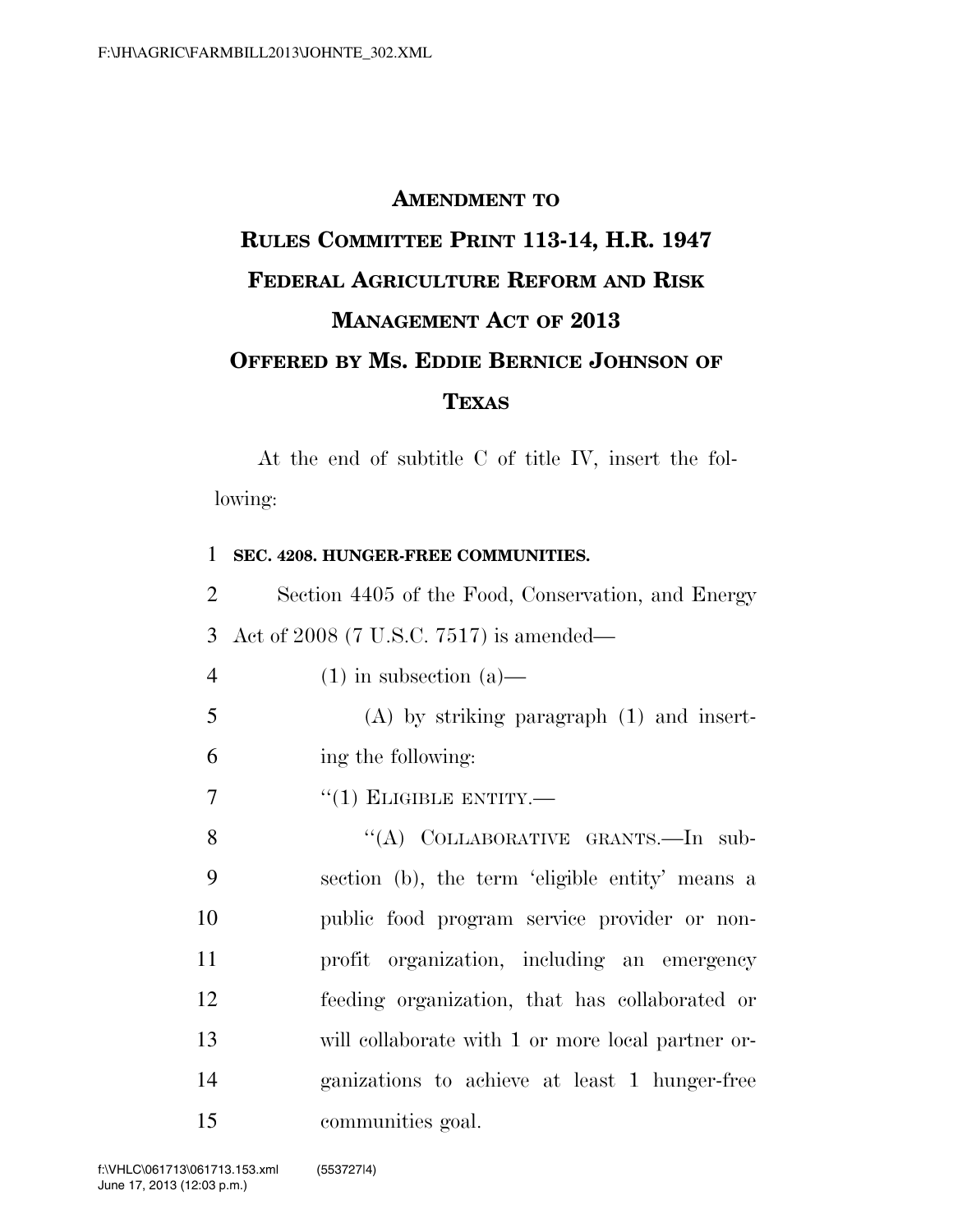1 "'(B) INCENTIVE GRANTS.—In subsection (c), the term 'eligible entity' means a nonprofit organization (including an emergency feeding organization), an agricultural cooperative, pro- ducer network or association, community health organization, public benefit corporation, eco- nomic development corporation, farmers' mar- ket, community-supported agriculture program, buying club, supplemental nutrition assistance program retail food store, a State, local, or trib-11 al agency, and any other entity the Secretary designates.''; (B) by adding at the end the following: **''(4) SUPPLEMENTAL NUTRITION ASSISTANCE**  PROGRAM.—The term 'supplemental nutrition assist- ance program' means the supplemental nutrition as- sistance program established under the Food and Nutrition Act of 2008 (7 U.S.C. 2011 et seq.).  $(5)$  UNDERSERVED COMMUNITY.—The term 'underserved community' has the meaning given the 21 term in section 25 of the Food and Nutrition Act of

2008 (7 U.S.C. 2034).'';

23 (2) in subsection  $(b)(1)(A)$ , by striking "not more than 50 percent of any funds made available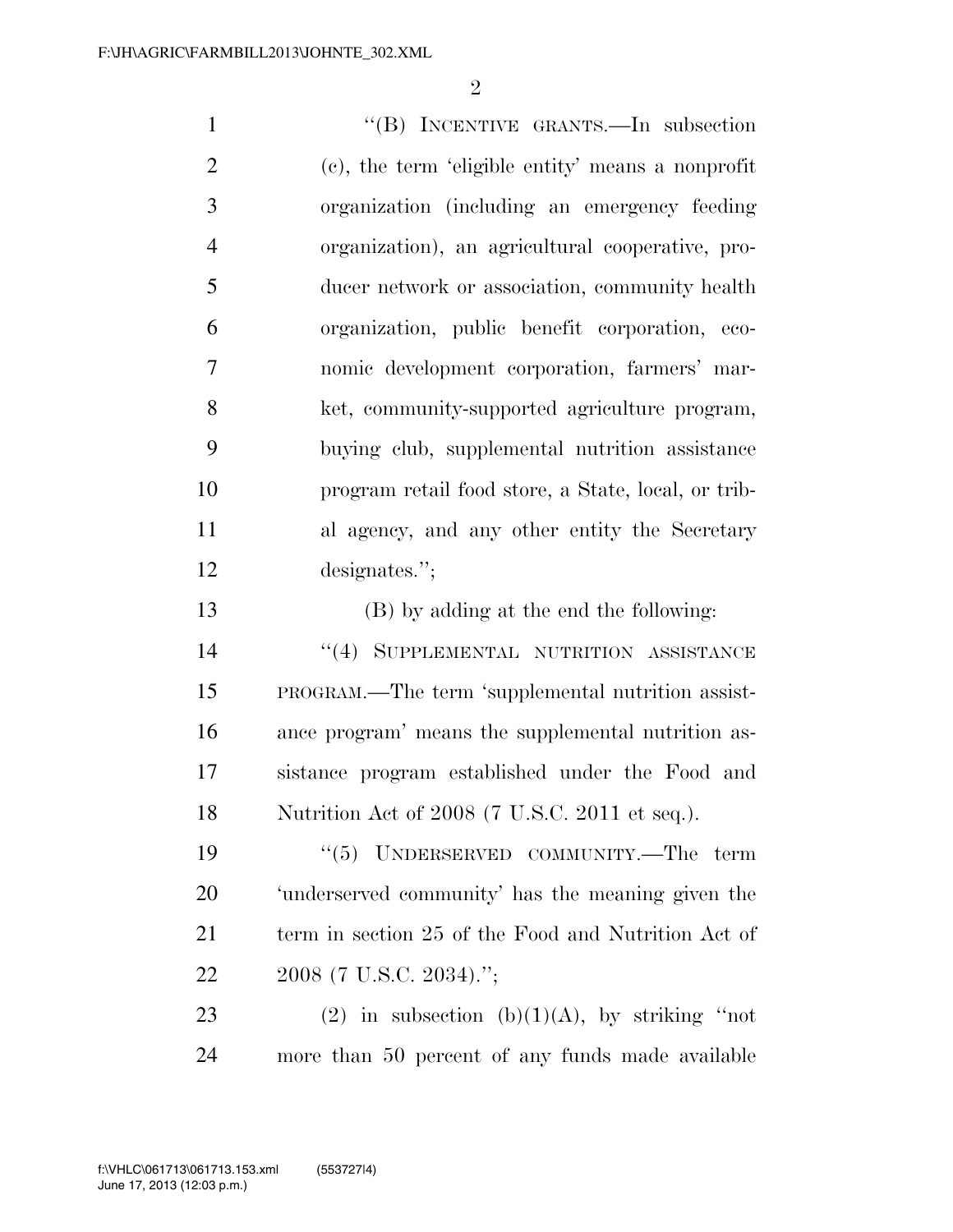| $\mathbf{1}$   | under subsection (e)" and inserting "funds made             |
|----------------|-------------------------------------------------------------|
| $\overline{2}$ | available under subsection $(d)(1)$ "; and                  |
| 3              | $(3)$ by striking subsections $(e)$ , $(d)$ , and $(e)$ and |
| $\overline{4}$ | inserting the following:                                    |
| 5              | "(c) HUNGER-FREE COMMUNITIES INCENTIVE                      |
| 6              | GRANTS.—                                                    |
| $\overline{7}$ | $``(1)$ AUTHORIZATION.—                                     |
| 8              | "(A) IN GENERAL.—In each of the years                       |
| 9              | specified in subsection (d), the Secretary shall            |
| 10             | make grants to eligible entities in accordance              |
| 11             | with paragraph $(2)$ .                                      |
| 12             | "(B) FEDERAL SHARE.—The Federal                             |
| 13             | share of the cost of carrying out an activity               |
| 14             | under this subsection shall not exceed 50 per-              |
| 15             | cent of the total cost of the activity.                     |
| 16             | $``(C)$ NON-FEDERAL SHARE.—                                 |
| 17             | "(i) IN GENERAL.—The non-Federal                            |
| 18             | share of the cost of an activity under this                 |
| 19             | subsection may be provided—                                 |
| 20             | $\lq\lq$ (I) in eash or in-kind contribu-                   |
| 21             | tions as determined by the Secretary,                       |
| 22             | including facilities, equipment, or                         |
| 23             | services; and                                               |
| 24             | "(II) by a State or local govern-                           |
| 25             | ment or a private source.                                   |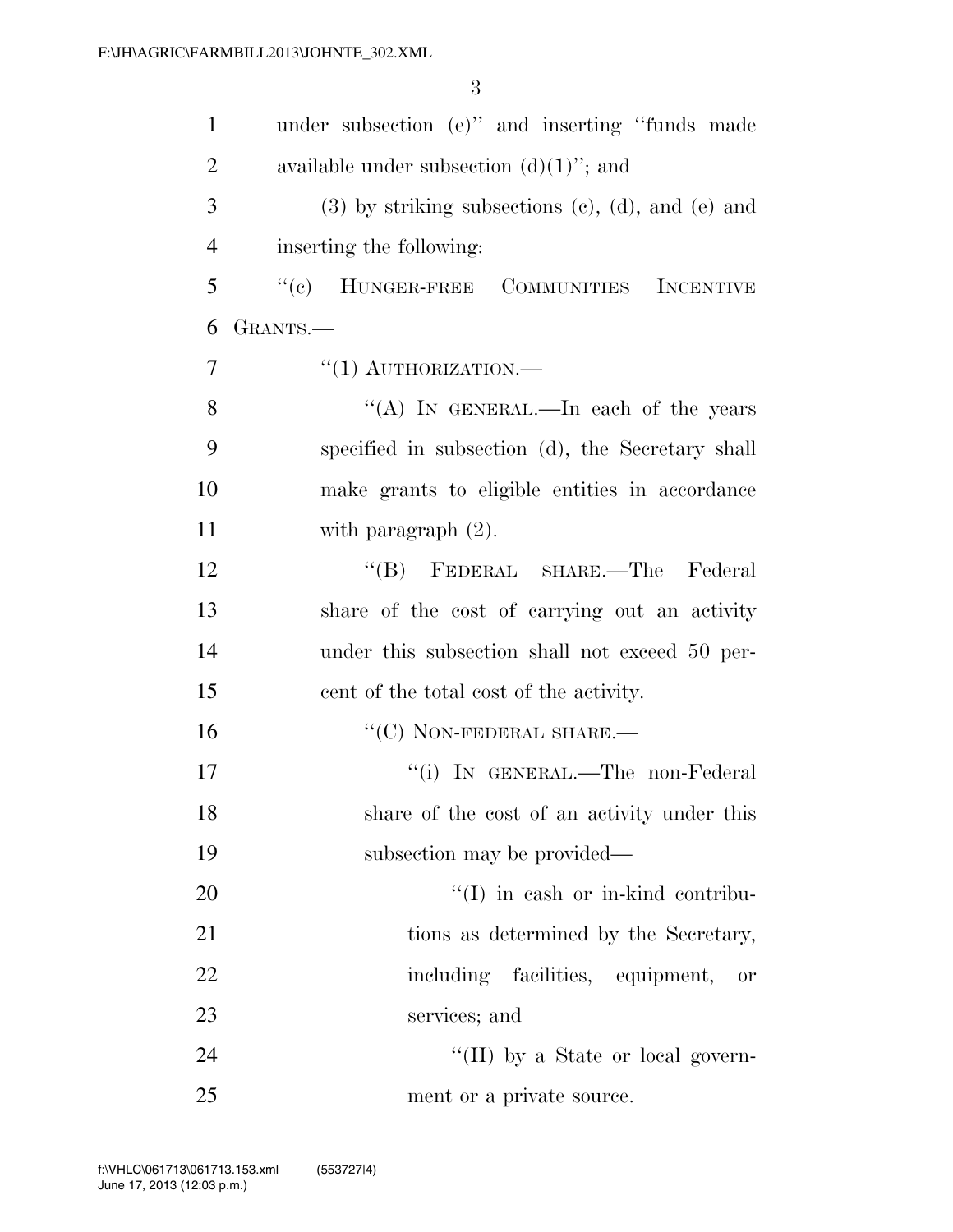| $\mathbf{1}$   | "(ii) LIMITATION.—In the case of a               |
|----------------|--------------------------------------------------|
| $\overline{2}$ | for-profit entity, the non-Federal share de-     |
| 3              | scribed in clause (i) shall not include serv-    |
| $\overline{4}$ | ices of an employee, including salaries paid     |
| 5              | or expenses covered by the employer.             |
| 6              | $(2)$ CRITERIA.                                  |
| 7              | "(A) IN GENERAL.—For purposes of this            |
| 8              | subsection, an eligible entity is a governmental |
| 9              | agency or nonprofit organization that—           |
| 10             | "(i) meets the application criteria set          |
| 11             | forth by the Secretary; and                      |
| 12             | "(ii) proposes a project that, at a              |
| 13             | $minimum-$                                       |
| 14             | "(I) has the support of the State                |
| 15             | agency;                                          |
| 16             | $\lq\lq$ (II) would increase the purchase        |
| 17             | of fruits and vegetables by low-income           |
| 18             | consumers participating in the supple-           |
| 19             | mental nutrition assistance program              |
| 20             | by providing incentives at the point of          |
| 21             | purchase;                                        |
| 22             | "(III) agrees to participate in the              |
| 23             | evaluation described in paragraph (4);           |
| 24             | ``(IV)<br>ensures that the<br>same               |
| 25             | terms and conditions apply to pur-               |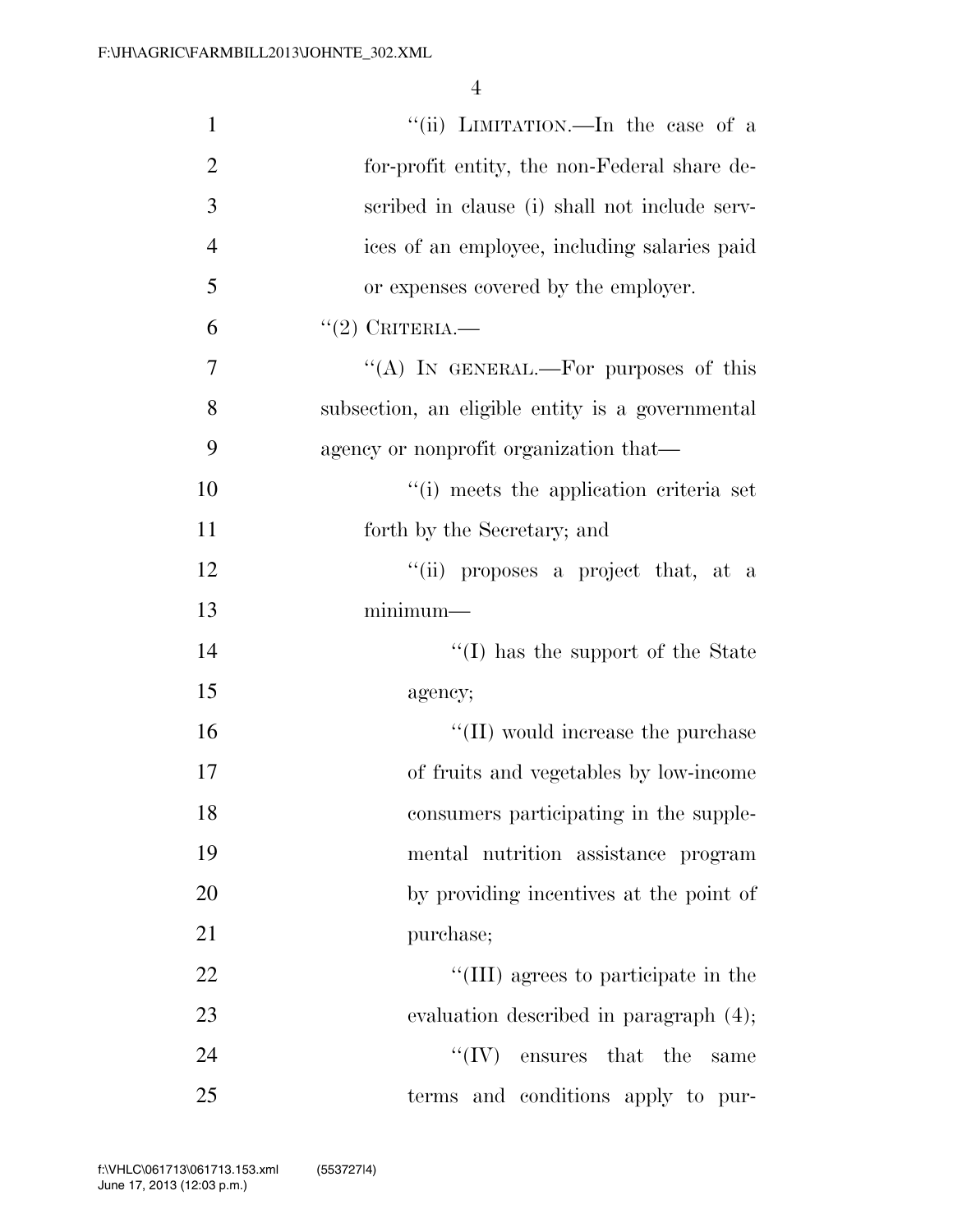| $\mathbf{1}$   | chases made by individuals with bene-             |
|----------------|---------------------------------------------------|
| $\overline{2}$ | fits issued under this Act and incen-             |
| 3              | tives provided for in this subsection as          |
| $\overline{4}$ | apply to purchases made by individ-               |
| 5              | uals who are not members of house-                |
| 6              | holds receiving benefits, such as pro-            |
| 7              | vided for in section $278.2(b)$ of title 7,       |
| 8              | Code of Federal Regulations (or a                 |
| 9              | successor regulation); and                        |
| 10             | $``(V)$ includes effective and effi-              |
| 11             | cient technologies for benefit redemp-            |
| 12             | tion systems that may be replicated in            |
| 13             | other for States and communities.                 |
| 14             | $\lq\lq (B)$<br>PRIORITY.—In awarding grants      |
| 15             | under this section, the Secretary shall give pri- |
| 16             | ority to projects that—                           |
| 17             | "(i) maximize the share of funds used             |
| 18             | for direct incentives to participants;            |
| 19             | "(ii) use direct-to-consumer sales mar-           |
| 20             | keting;                                           |
| 21             | "(iii) demonstrate a track record of              |
| 22             | designing and implementing successful nu-         |
| 23             | trition incentive programs that connect           |
| 24             | low-income<br>consumers and agricultural          |
| 25             | producers;                                        |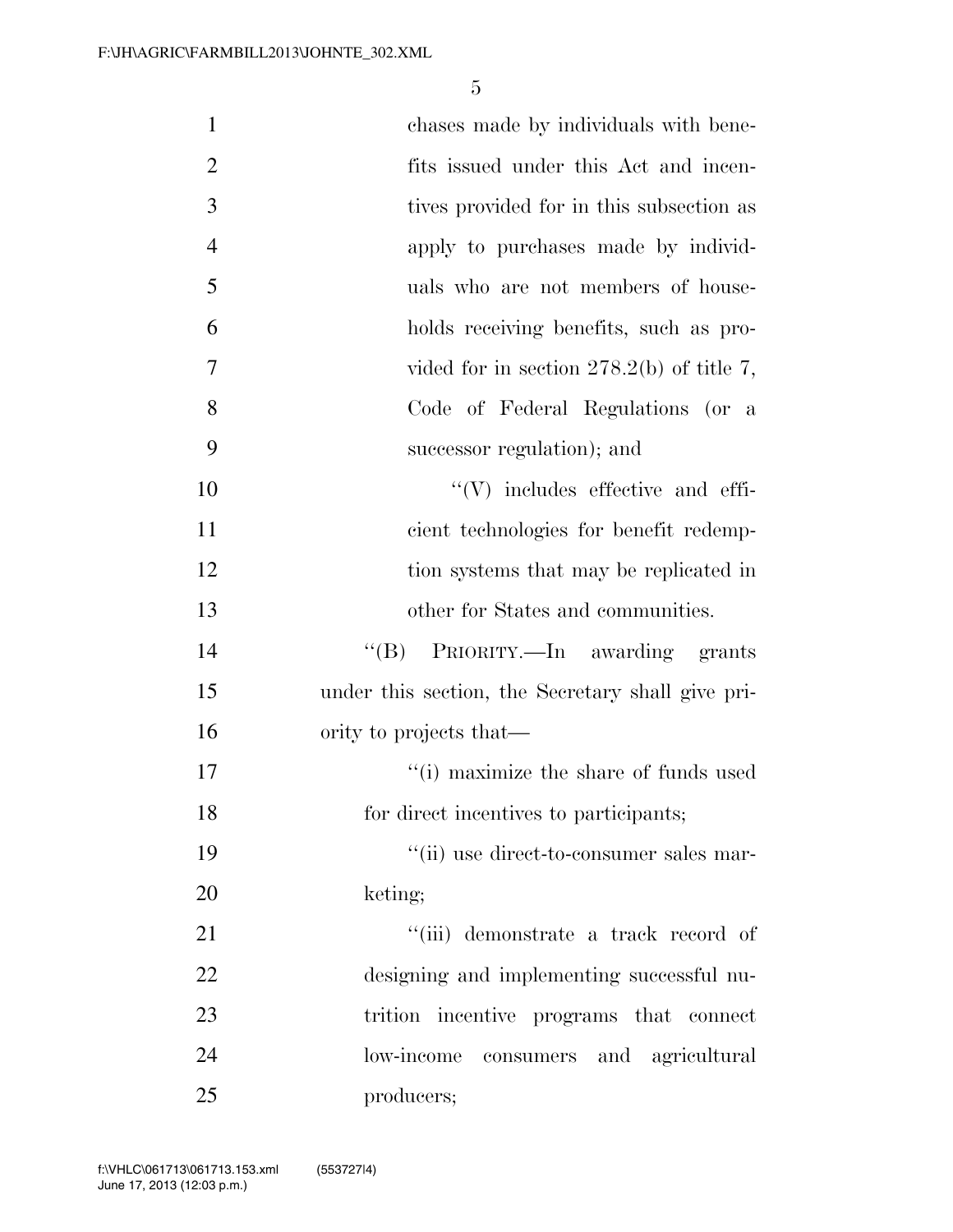| $\mathbf{1}$   | "(iv) provide locally or regionally pro-          |
|----------------|---------------------------------------------------|
| $\overline{2}$ | duced fruits and vegetables;                      |
| 3              | "(v) are located in underserved com-              |
| $\overline{4}$ | munities; or                                      |
| 5              | $\lq\lq$ (vi) address other criteria as estab-    |
| 6              | lished by the Secretary.                          |
| 7              | $``(3)$ APPLICABILITY.—                           |
| 8              | "(A) IN GENERAL.—The value of any ben-            |
| 9              | efit provided to a participant in any activity    |
| 10             | funded under this subsection shall not be con-    |
| 11             | sidered income or resources for any purpose       |
| 12             | under any Federal, State, or local law.           |
| 13             | "(B) PROHIBITION ON COLLECTION OF                 |
| 14             | SALES TAXES.—Each State shall ensure that no      |
| 15             | State or local tax is collected on a purchase of  |
| 16             | food under this subsection.                       |
| 17             | "(C) NO LIMITATION ON BENEFITS.—A                 |
| 18             | grant made available under this subsection shall  |
| 19             | not be used to carry out any project that limits  |
| 20             | the use of benefits under the Food and Nutri-     |
| 21             | tion Act of $2008$ (7 U.S.C. 2011 et seq.) or any |
| 22             | other Federal nutrition law.                      |
| 23             | HOUSEHOLD ALLOTMENT.-Assist-<br>$\lq\lq (D)$      |
| 24             | ance provided under this subsection to house-     |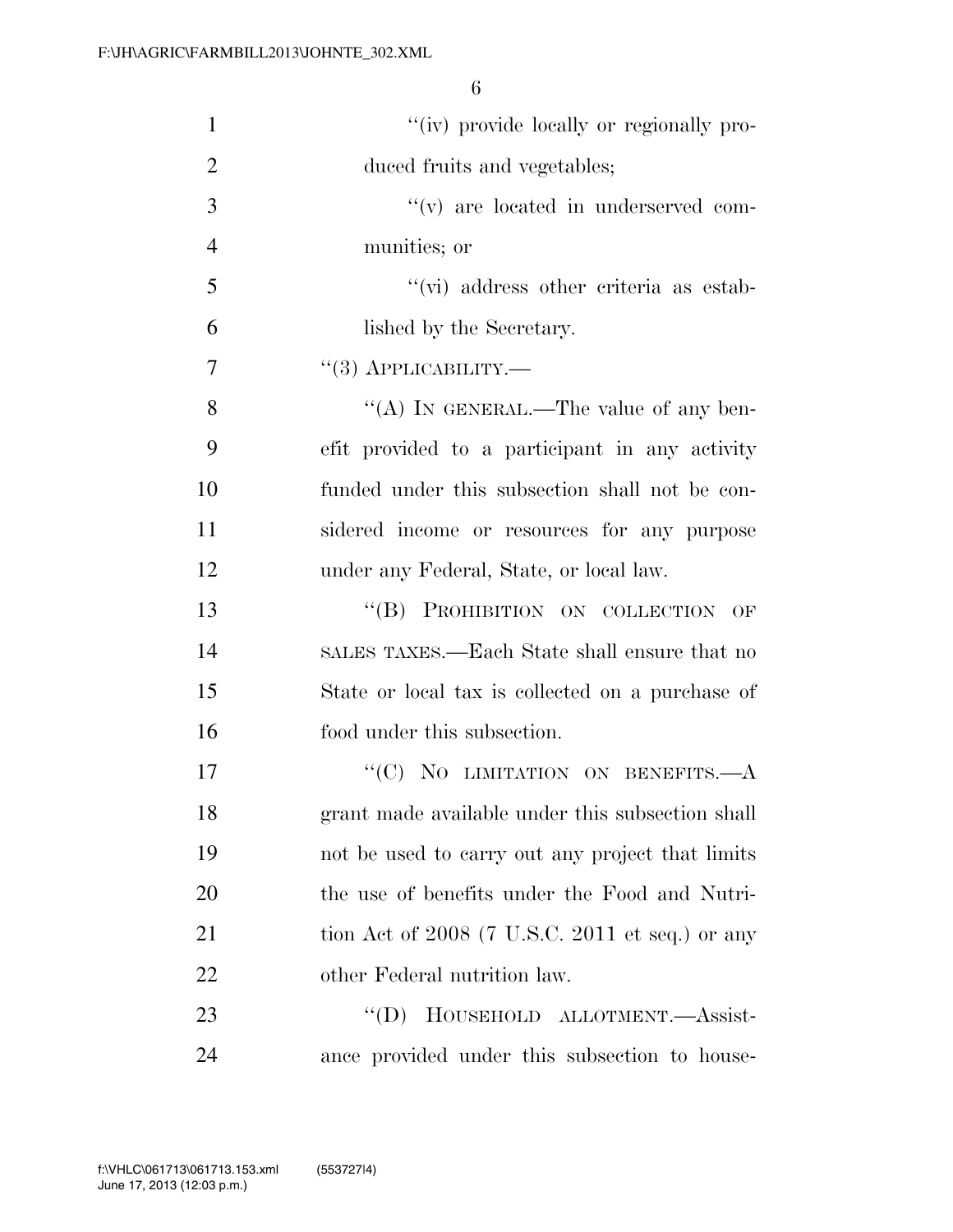| $\mathbf{1}$   | holds receiving benefits under the supplemental    |
|----------------|----------------------------------------------------|
| $\overline{2}$ | nutrition assistance program shall not—            |
| 3              | "(i) be considered part of the supple-             |
| $\overline{4}$ | mental nutrition assistance program bene-          |
| 5              | fits of the household; or                          |
| 6              | "(ii) be used in the collection or dis-            |
| $\overline{7}$ | position of claims under section 13 of the         |
| 8              | Food and Nutrition Act of 2008 (7 U.S.C.           |
| 9              | 2022).                                             |
| 10             | $``(4)$ EVALUATION.—                               |
| 11             | "(A) INDEPENDENT EVALUATION.—The                   |
| 12             | Secretary shall provide for an independent eval-   |
| 13             | uation of projects selected under this subsection  |
| 14             | that measures the impact of each project on—       |
| 15             | improving the nutrition and<br>``(i)               |
| 16             | health status of participating households          |
| 17             | receiving incentives under this subsection;        |
| 18             | and                                                |
| 19             | "(ii) increasing fruit and vegetable               |
| 20             | purchases in participating households.             |
| 21             | "(B) REQUIREMENT.—The independent                  |
| 22             | evaluation under subparagraph (A) shall use        |
| 23             | rigorous methodologies capable of producing        |
| 24             | scientifically valid information regarding the ef- |
| 25             | fectiveness of a project.                          |